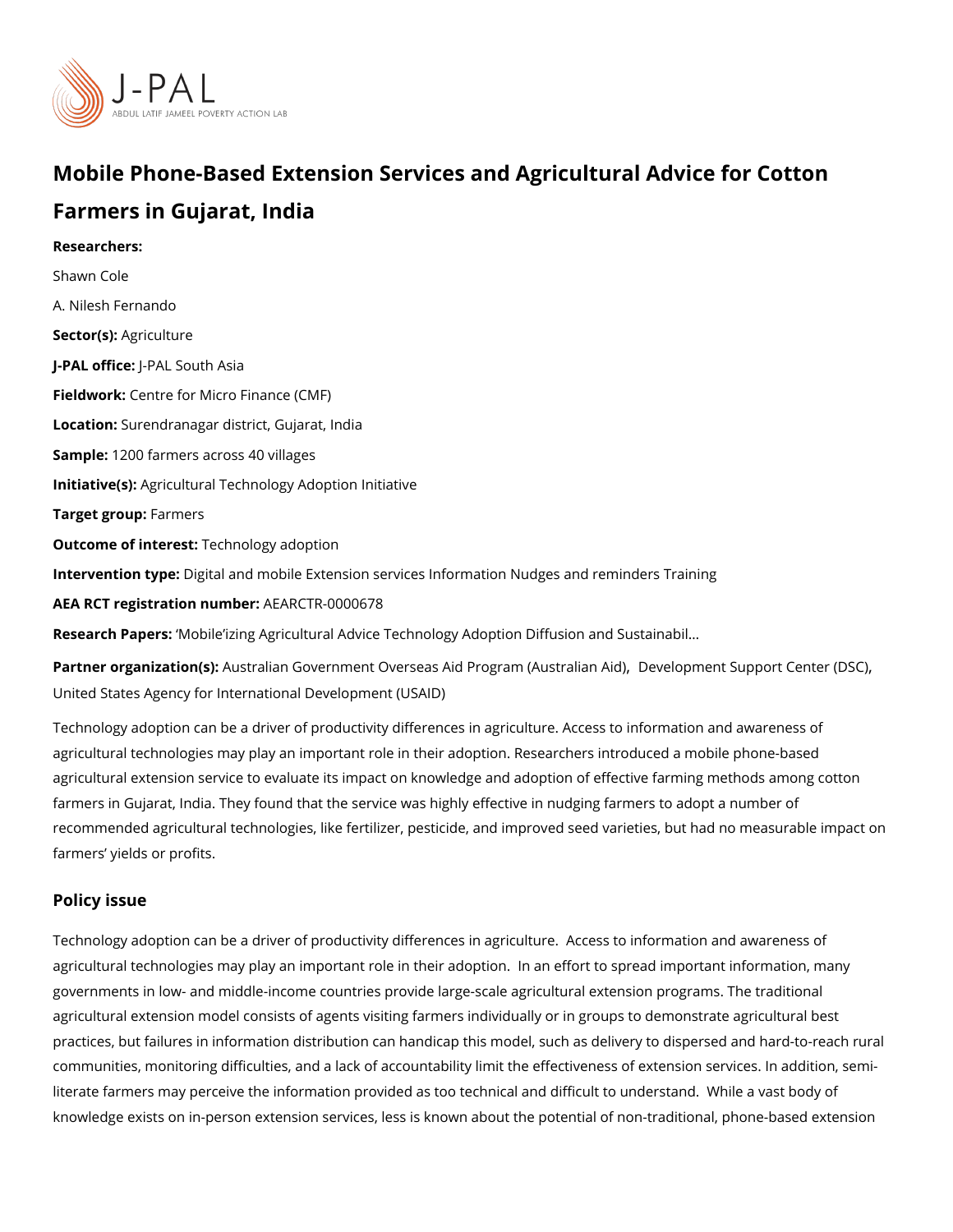services to overcome these failures. Can low-cost information and communication technologies address these failures, thereby increasing knowledge and adoption of high-quality agricultural technologies?

# **Context of the evaluation**

In India, extension services are primarily provided through the government, which spent around US\$60 million on public agricultural extension programs in 2010. However, a survey conducted in 2010 revealed that fewer than 6 percent of India's agricultural population reported having received information from extension services. In the absence of formal extension services to provide necessary information to improve productivity, farmers may instead rely on word of mouth, generic broadcasting programming, or agricultural input dealers, who may be poorly informed or incentivized to recommend the wrong products or an excessive dosage. As of 2015, nearly half of all Indian farmers (120 million) were estimated to own a mobile phone that would allow them to be reachable via a phone-based extension service instead.

Though India is the second largest cotton producing country globally, it ranks 78th in terms of cotton yields—one-third as large as the top cotton producing country—demonstrating a large gap in productivity. The farmers who participated in this study were, on average, 46 years old, had approximately four years of education, and owned roughly six acres of land. Nearly all farmers planted cotton, while some also grew smaller amounts of wheat and cumin.



Avaaj Otalo staff explains mobile phone advice service to farmers in Gujarat, India

Tanaya Devi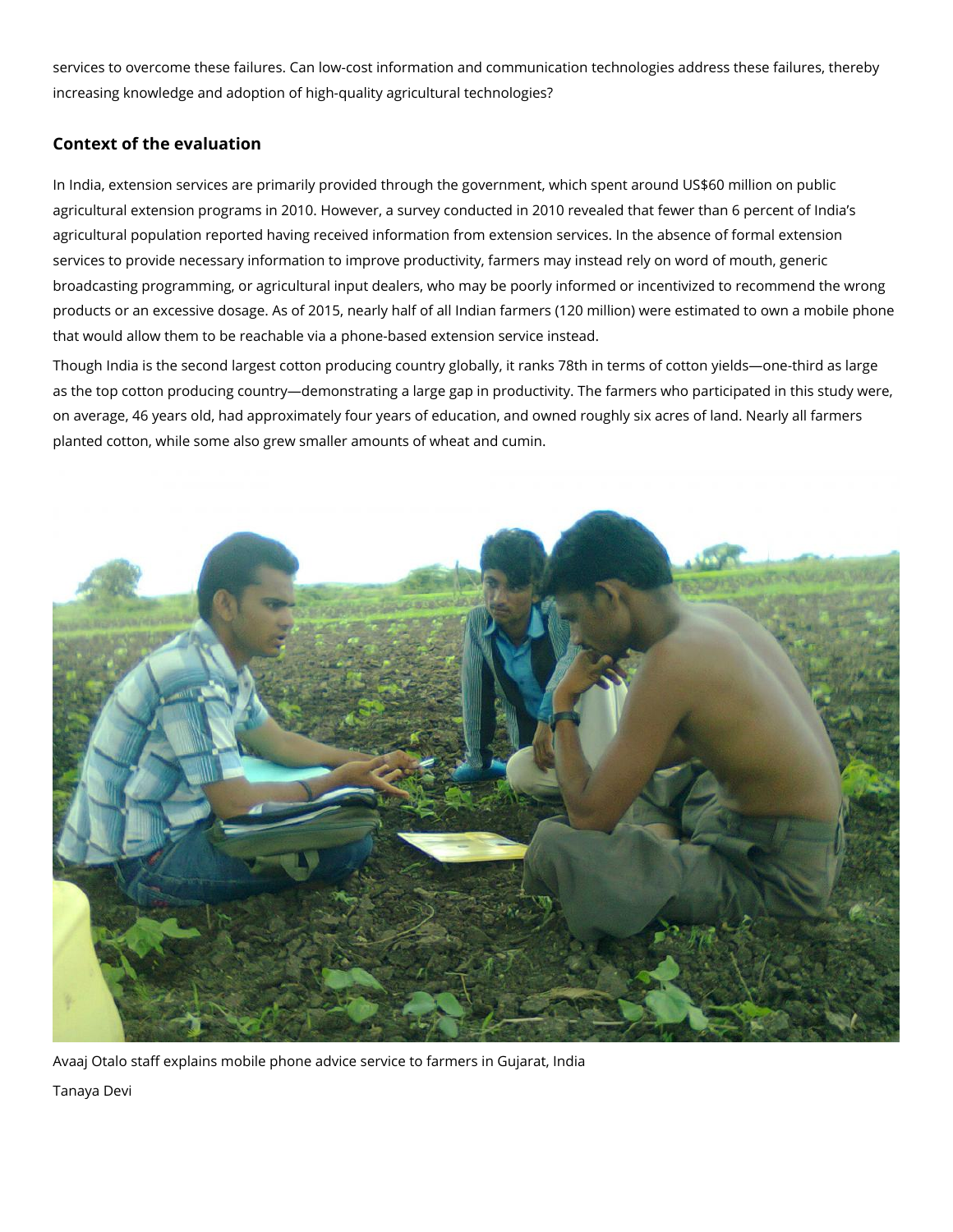### **Details of the intervention**

In partnership with the Development Support Centre (DSC), an NGO with experience delivering agricultural extension services, researchers evaluated the impact of offering farmers free agricultural information via mobile phones on their agricultural knowledge and adoption of new practices and technologies, like seeds, fertilizer, and pesticides.

In August 2011, participating households received a free subscription to the mobile phone-based technology, Avaaj Otalo (AO), now Awaaz.De. This service allowed farmers to call a hotline, ask questions, and receive responses from DSC staff agronomists experienced in local agricultural practices. Callers could also listen to DSC responses to other farmers' questions and respond to questions themselves. In addition to AO access, these households also received weekly information and tips via automated voice messages, including detailed information on weather and crop conditions.

From a sample of 1,200 households from forty villages, researchers randomly assigned households to one of three groups:

- 1. *Mobile phone:* A group of 400 households were assigned to receive access to agricultural advice via the mobile phone service.
- 2. *Mobile phone + traditional extension:* A group of 400 households were assigned to receive both access to the mobile phone service and an in-person extension session, consisting of a single session each year with DSC staff agronomists to discuss the same agricultural technologies and practices shared through the AO system. The session lasted roughly 2.5 hours and was designed to test whether farmers would not trust a purely digital service.
- 3. *Comparison group:* A group of 400 households were offered neither the mobile phone-based agricultural advice nor traditional extension services.

Of the 800 intervention households, researchers also randomly selected 500 participants to receive bi-weekly reminder calls to assess whether the reminder increased demand for the service and compliance with recommendations.

Researchers conducted one survey each year shortly after farmers began to make planting decisions for the upcoming season. The surveys gathered information on farmers' AO usage and agricultural practices as well as income, education levels, profits, yields, and information sharing between community members.

## **Results and policy lessons**

Researchers found that the results were nearly identical for farmers who received access to mobile phone-based agricultural advice and those who also received in-person extension, so they reported the results as a combined intervention group.

*Take-up and usage of AO:* Over the two-year intervention period, 90 percent of intervention households called into the service, with the average household making 22 calls. Farmers invited to use the AO service were 66 percentage points more likely to report using mobile phones to gather agricultural information and make decisions based on that information relative to less than 10 percent of farmers in the comparison group. Farmers used the AO service predominantly for obtaining weather information and making decisions about pest management. Demand was slightly lower for information regarding fertilizer decisions and crop planning. Researchers found that a farmer's education and income did not affect the likelihood of using AO, but wealthier farmers did use AO more than poorer farmers. There is also some evidence suggesting that intervention group farmers shared information with their peers, since some non-intervention farmers with close ties to those in the intervention group were 4 percent less likely to lose cotton crops than households with fewer intervention group connections.

*Input decisions:* Farmers offered the AO service purchased more of the recommended seed varieties; however, they only made small changes in purchasing fertilizer in response to AO information. The difference was particularly visible in cotton farming: Farmers benefitting from the service were 12.5 percent more likely than the comparison group to adopt recommended